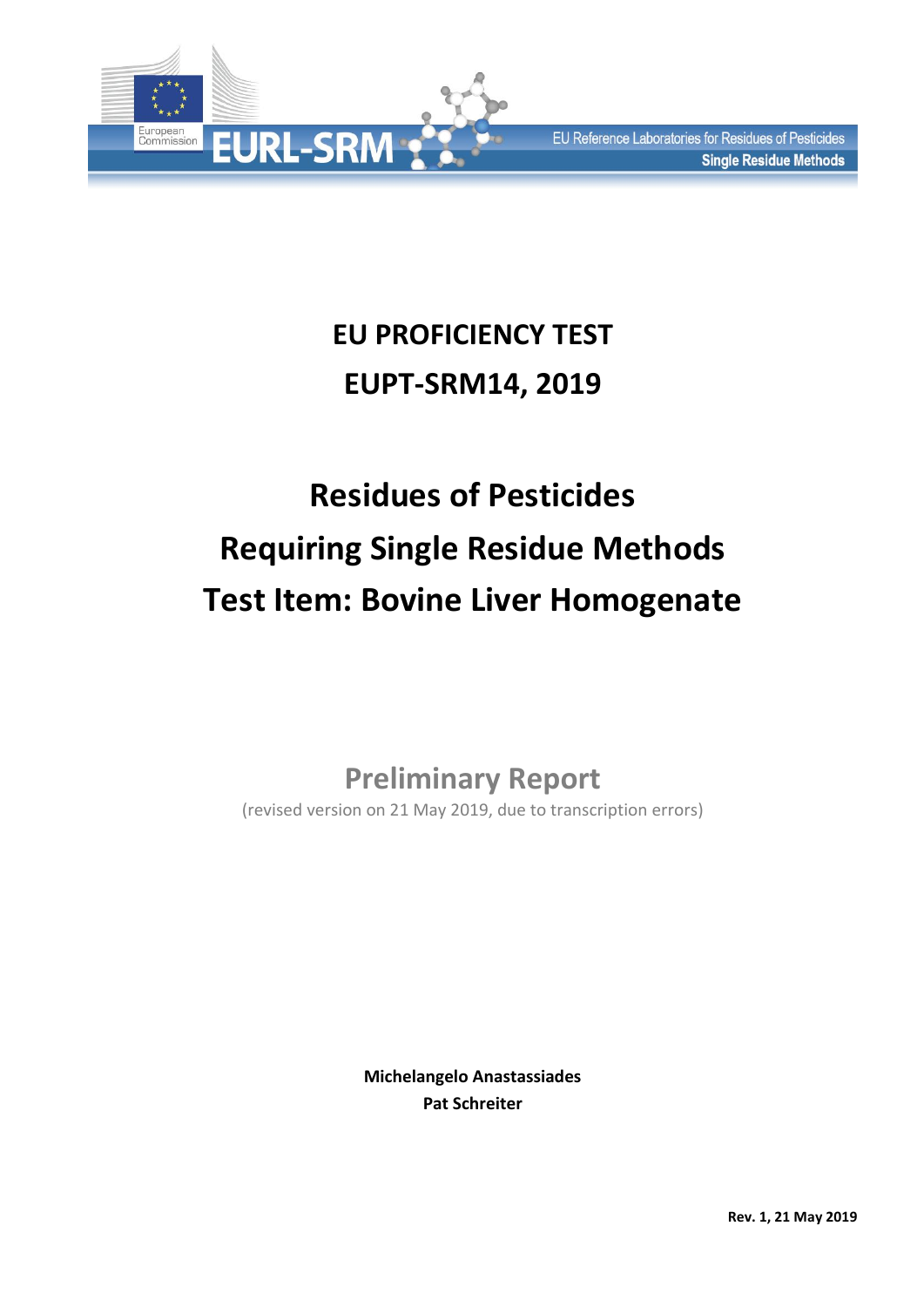### **Remark to this revised version:**

Due to transcriptional errors concerning two laboratorie the assigned values and CV\* for the following compounds have marginally changed: **glyphosate**, **2,4-DB, avemectin, bromoxynil, DDAC-C10, TFNA-AM, AMPA, N-acetyl-glyphosate, haloxyfop, MCPA** and **mepiquat**.

We have therefore released an updated version of the EUPT-SRM14 Preliminary Report (*[http://www.eurl](http://www.eurl-pesticides.eu/library/docs/srm/SRM14_PreliminaryReport.pdf)[pesticides.eu/library/docs/srm/SRM14\\_PreliminaryReport.pdf](http://www.eurl-pesticides.eu/library/docs/srm/SRM14_PreliminaryReport.pdf)*). Changes in Tab. 1a and 1b are highlighted in yellow. The shifts in the z-scores are not explicitly marked.

#### **General Remarks**

- **All assigned values, CV\*s and z-scores presented in the following are preliminary.** The final report on the EUPT-SRM14 will be drafted following the joint EURL/NRL-Workshop and the evaluation of the results by the EUPT-Scientific Committee.
- **All labs are kindly asked to check their results carefully and to report any errors.**
- **Only transcription errors by the organizers can be considered at this stage.**
- **Labs with questionable or unacceptable results (individual absolute z-scores > 2 ) as well as labs with false negative or false positive results are requested to give a feedback\* via e-mail by 17 June, 2019.**

*Please give feedback on all compounds affected by poor performance and about any actions undertaken to find out the reasons. If you need EURL-assistance in finding possible reasons for underperformance, please include in your feedback relevant information that may be helpful in identifying the reasons (e.g. if you suspect a degradation in the standard solution, please give details on how the standard was prepared and stored.)*

## **Background**

The proficiency test EUPT-SRM14 was conducted using bovine liver from calves. The test item was prepared by spiking liver homogenate with the following 16 compounds dissolved in standard solutions:

- 1. 2,4-DB,
- 2. Avermectin B1a,
- 3. Bixafen metabolite,
- 4. Desmethyl bixafen,
- 5. Boscalid metabolite M510F01,
- 6. Bromoxynil,
- 7. DDAC-C10,
- 8. Fenpropimorph carboxylic acid (BF-421-2),
- 9. Flonicamid metabolite TFNA-AM,
- 10. Fluopyram-benzamide (M25),
- 11. MPP, glyphosate,
- 12. AMPA,
- 13. N-Acetyl-glyphosate,
- 14. Haloxyfop,
- 15. MCPA, and
- 16. Mepiquat.

**Glyphosate** was the only one among all analytes on the Target Pesticides List that was compulsory for the laboratories to analyse (due to its inclusion in the EU-coordinated monitoring programme). Glyphosate was also present in the test material.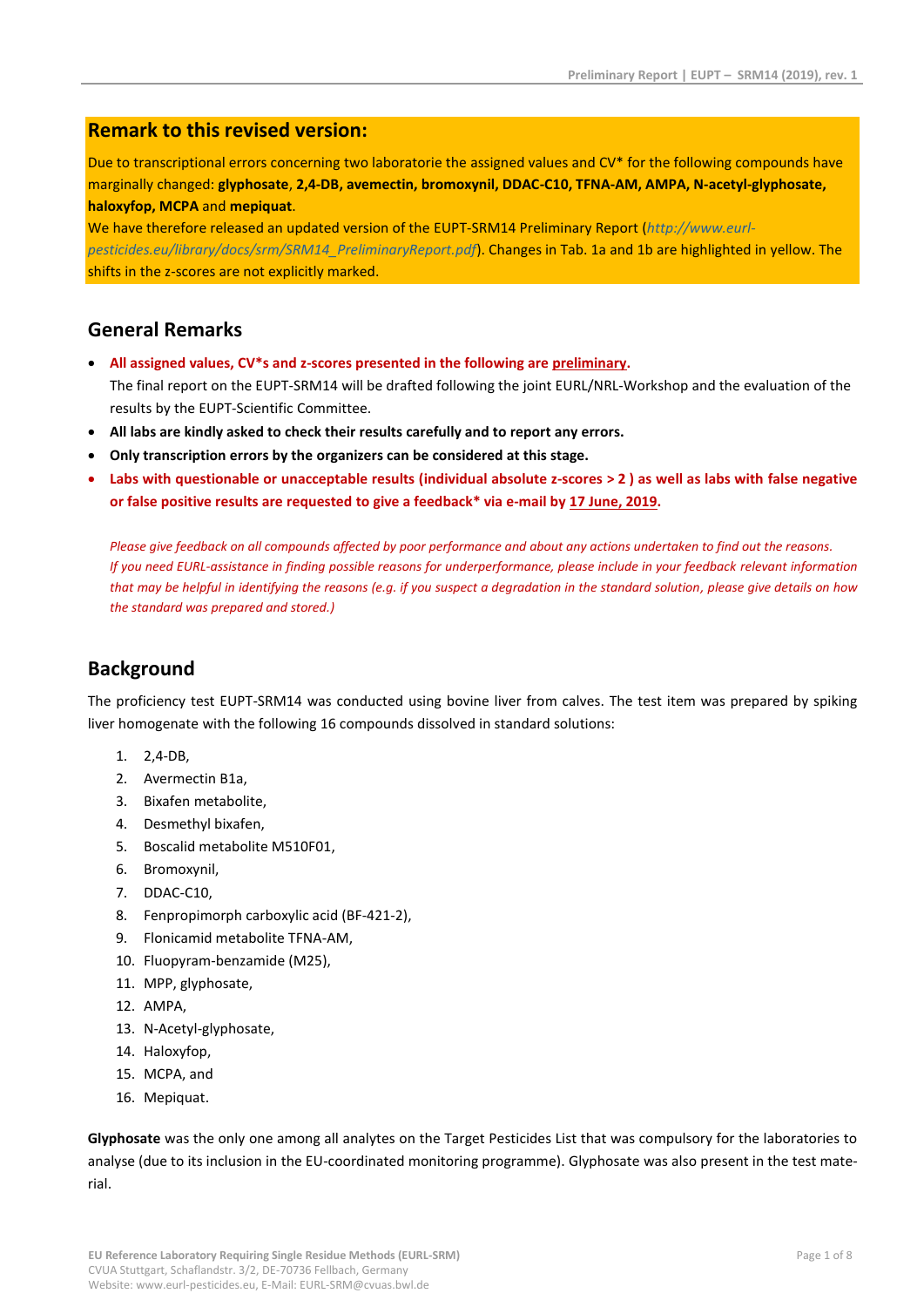# **EUPT-SRM14 organization in short**

Following spiking, homogenisation, portioning, freezing and in case of the test items cryo-milling, portions of approx. 200 g of the test item and blank were bottled and distributed on 18 March, 2019 to the participating laboratories.

Where, according to the IATA dangerous good regulations, shipment with dry ice was allowed, the materials were sent to the participants deeply frozen in insulated boxes containing dry ice. Otherwise, the materials were precooled at -80°C for at least 3 days and sent to the participants deeply frozen in insulated boxes containing special deep frozen packs.

Using an online submission tool, the participants had the possibility to submit their results by 23 April, 2019. The requested methodology information for tentatively false negative results was to be submitted by 3 May, 2019.

10 bottles of the test item were selected randomly and tested for homogeneity. Furthermore, the stability of the test material was checked during a period covering the EUPT duration.

## **Result Evaluation**

In total 59 participating labs from EU and EFTA countries as well as 3 laboratories from third countries submitted results of at least one compound. For the calculation of the **preliminary assigned values** only the results of the participating 57 OfLs<sup>1</sup> from EU member states and EFTA countries were considered. No classification into Category A and B based on the analytical scope of the participating laboratory will be conducted in this PT.

Since the robust standard deviation of **N-acetyl-glyphosate** is very high and the number of the numerical results for **fenpropimorph carboxylic acid (BF-421-2)** was not sufficient for a reliable statistical evaluation, the z-scores calculated for these two compounds are currently considered uncertain and displayed in italic letters. Following a detailed evaluation of the method information and other aspects, the EUPT-Scientiffic Committee will decide whether an alternative assigned value and z-scores based on it may be calculated.

Within results from EU/EFTA OfLs, two results were **preliminarily judged as false positives**: Glufosinate (1x) and dichlorprob (1x). In cases where the reported concentration of a compound not present in the Test Item was lower than the respective MRRL, the results were preliminarily not judged as false positives. This concerned BAC-C12 (3x).

13 EU/EFTA OfLs reported in 15 cases results that were **preliminarily judged as false negatives**. These concerned cases where compounds present in the test item were analysed by the labs, but not detected. For these results z-scores were calculated using the corresponding MRRL in the target pesticide list or the RL, if this was lower. The false negative results concerned Flonicamid metabolite TFNA-AM (5x), 2,4-DB (4x) as well as avermectin B1a, boscalid metabolite M510F017, bromoxynil, DDAC-C10, fenpropimorph carboxylic acid (BF-421-2) and AMPA (each 1x). In one case, the reported analysed for but not detected haloxyfop with the RL higher than the assigned value, this result was preliminarily judged as a false negative result. The final decision will be made after consulting with the Scientific Committee.

All submitted results on pesticides incurred and spiked to the test material are shown in Table 1a and Table 1b. The preliminary false positive results are shown in Table 2.

#### **Notes:**

Results preliminarily judged as false negatives are marked in the tables with the abbreviation FN. Empty cells in the tables correspond to "not analysed" compounds.

The final judgement on false positive and false negative results will be done in the final report following consultation with the EUPT-Scientiffic Committee.

The tables also contain the results of the **participating laboratories from 3rd countries**. In all these cases the z-scores were calculated using the same assigned values as for the EU and EFTA labs.

<sup>-&</sup>lt;br><sup>1</sup> These are labs performing official food controls on pesticides as well as official import controls ("669-Labs") or official organic food controls ("889-Labs")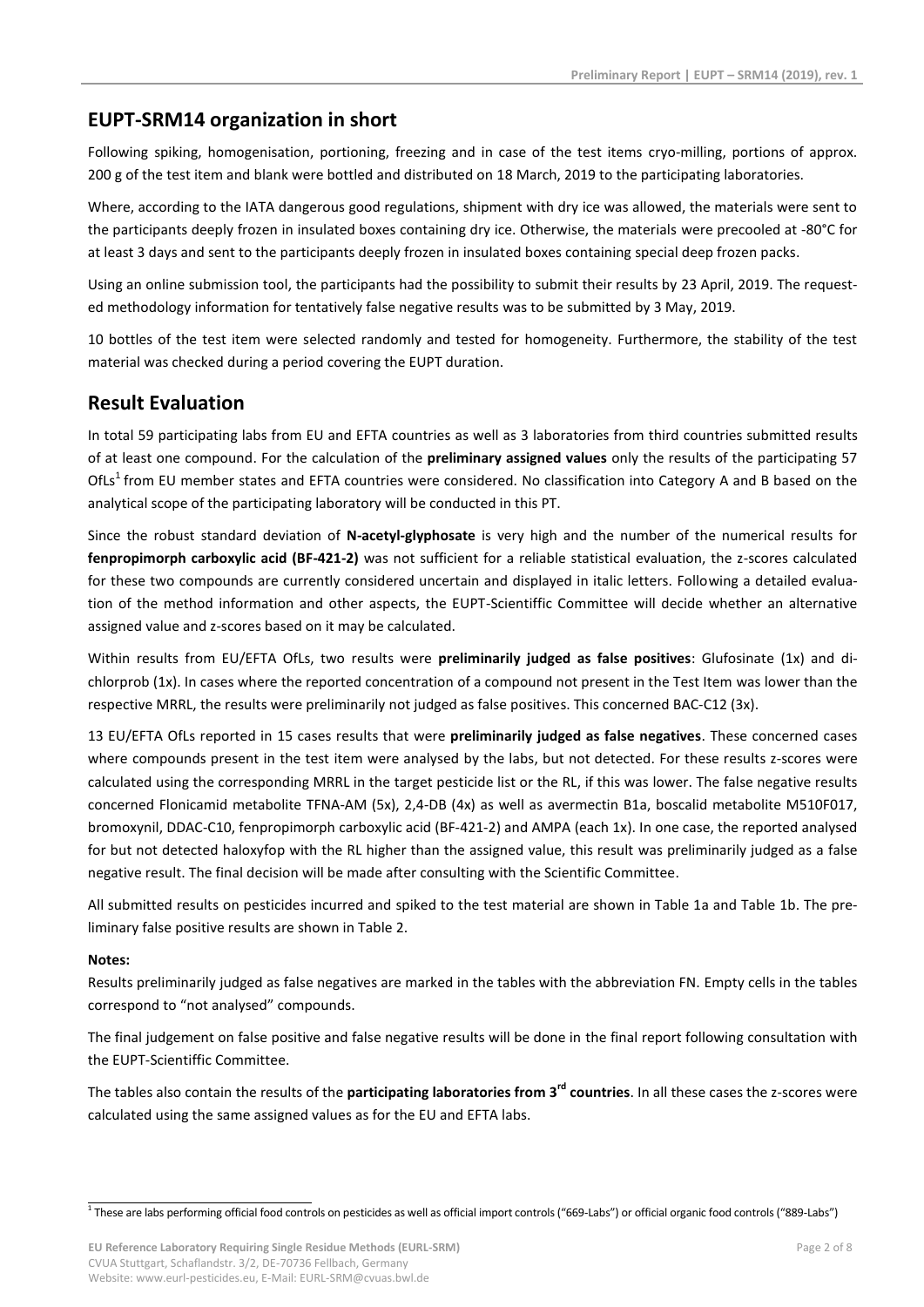|                                            | Tab 1a: Results for 1 compulsory and 7 out of 15 optional compounds in EUPT-SRM14 reported (z-scores were calculated using preliminary assigned values) |         |              |         |                       |         |                                                       |         |                                  |         |              |         |              |          |              |                                               |
|--------------------------------------------|---------------------------------------------------------------------------------------------------------------------------------------------------------|---------|--------------|---------|-----------------------|---------|-------------------------------------------------------|---------|----------------------------------|---------|--------------|---------|--------------|----------|--------------|-----------------------------------------------|
| <b>Pesticides</b>                          | <b>Glyphosate</b>                                                                                                                                       |         | $2,4-DB$     |         | <b>Avermectin B1a</b> |         | <b>Bixafen Metabolite</b><br><b>Desmethyl bixafen</b> |         | <b>Boscalid Met.</b><br>M510F017 |         | Bromoxynil   |         |              | DDAC-C10 |              | Fenpropimorph car-<br>boxylic acid (BF-421-2) |
| MRRL [mg/kg]                               | 0.1                                                                                                                                                     |         | 0.01         |         | 0.01                  |         | 0.01                                                  |         | 0.01                             |         | 0.01         |         | 0.03         |          | 0.01         |                                               |
| <b>Assigned Value</b>                      | 0.535                                                                                                                                                   |         | 0.061        |         | 0.057                 |         | 0.05                                                  |         | 0.081                            |         | 0.059        |         | 0.177        |          | 0.089        |                                               |
| [mg/kg]<br>$CV*$                           | 23.3%                                                                                                                                                   |         |              | 19.0%   | 29.8%                 |         | 20.0%                                                 |         | 13.1%                            |         | 15.3%        |         | 19.8%        |          | 12.1%        |                                               |
| No. of numerical<br>results / FN (EU/EFTA) | 43/0                                                                                                                                                    |         | 35/2         |         | 39/1                  |         |                                                       | 20/0    |                                  | 17/1    |              | 34/1    | 30/1         |          | 10/1         |                                               |
| Lab Code                                   | Conc [mg/kg]                                                                                                                                            | z-Score | Conc [mg/kg] | z-Score | Conc [mg/kg]          | z-Score | Conc [mg/kg]                                          | z-Score | Conc [mg/kg]                     | z-Score | Conc [mg/kg] | z-Score | Conc [mg/kg] | z-Score  | Conc [mg/kg] | z-Score                                       |
| 950                                        | 0.548                                                                                                                                                   | 0.1     | 0.0813       | 1.4     | 0.0593                | 0.1     | 0.0495                                                | $-0.1$  | 0.0754                           | $-0.3$  | 0.0864       | 1.9     | 0.175        | 0.0      |              |                                               |
| 952                                        |                                                                                                                                                         |         |              |         |                       |         |                                                       |         |                                  |         |              |         |              |          |              |                                               |
| 956                                        | 0.428                                                                                                                                                   | $-0.8$  | <b>FN</b>    | $-3.3$  |                       |         | 0.0560                                                | 0.5     | 0.0902                           | 0.5     | 0.0619       | 0.2     |              |          |              |                                               |
| 992                                        | 0.570                                                                                                                                                   | 0.3     | 0.0880       | 1.8     | 0.0700                | 0.9     | 0.0510                                                | 0.1     | 0.0760                           | $-0.2$  | 0.0620       | 0.2     | 0.162        | $-0.3$   | 0.0810       | $-0.4$                                        |
| 1022                                       |                                                                                                                                                         |         |              |         |                       |         | 0.034                                                 | $-1.3$  | <b>FN</b>                        | $-3.5$  |              |         |              |          |              |                                               |
| 1024                                       |                                                                                                                                                         |         |              |         | 0.07                  | 0.9     |                                                       |         |                                  |         |              |         |              |          |              |                                               |
| 1072                                       | 0.465                                                                                                                                                   | $-0.5$  | 0.065        | 0.3     | 0.049                 | $-0.6$  |                                                       |         |                                  |         | 0.060        | 0.1     | 0.216        | 0.9      |              |                                               |
| 1090                                       | 0.527                                                                                                                                                   | $-0.1$  | 0.066        | 0.3     | 0.030                 | $-1.9$  | 0.055                                                 | 0.4     | 0.088                            | 0.4     | 0.063        | 0.3     | 0.209        | 0.7      | 0.104        | 0.7                                           |
| 1092                                       | 0.688                                                                                                                                                   | 1.1     | 0.0358       | $-1.6$  | 0.0419                | $-1.1$  |                                                       |         |                                  |         |              |         | <b>FN</b>    | $-3.3$   |              |                                               |
| 1150                                       |                                                                                                                                                         |         | 0.027        | $-2.2$  |                       |         |                                                       |         |                                  |         |              |         | 0.021        | $-3.5$   |              |                                               |
| 1206                                       | 0.511                                                                                                                                                   | $-0.2$  | 0.068        | 0.5     | 0.058                 | 0.0     | 0.046                                                 | $-0.3$  | 0.072                            | $-0.4$  | 0.058        | 0.0     | 0.182        | 0.1      | 0.081        | $-0.4$                                        |
| 1214                                       | 0.47                                                                                                                                                    | $-0.5$  | 0.065        | 0.3     | 0.064                 | 0.4     |                                                       |         |                                  |         | 0.056        | $-0.2$  | 144          | 3246.8   |              |                                               |
| 1218                                       | 0.570                                                                                                                                                   | 0.3     | 0.052        | $-0.6$  | 0.046                 | $-0.8$  |                                                       |         |                                  |         | 0.064        | 0.4     | 0.175        | 0.0      |              |                                               |
| 1224                                       | 0.620                                                                                                                                                   | 0.6     |              |         | 0.026                 | $-2.2$  |                                                       |         |                                  |         |              |         |              |          |              |                                               |
| 1228                                       | 0.416                                                                                                                                                   | $-0.9$  |              |         |                       |         |                                                       |         |                                  |         |              |         |              |          |              |                                               |
| 1240                                       |                                                                                                                                                         |         | 0.0560       | $-0.3$  | 0.0354                | $-1.5$  |                                                       |         |                                  |         |              |         |              |          |              |                                               |
| 1244                                       | 0.353                                                                                                                                                   | $-1.4$  | 0.0437       | $-1.1$  | 0.0829                | 1.8     |                                                       |         |                                  |         | 0.0728       | 1.0     |              |          |              |                                               |
| 1246                                       |                                                                                                                                                         |         |              |         |                       |         |                                                       |         |                                  |         |              |         |              |          |              |                                               |
| 1248                                       | 0.572                                                                                                                                                   | 0.3     |              |         |                       |         |                                                       |         |                                  |         |              |         |              |          |              |                                               |
| 1250                                       | 0.498                                                                                                                                                   | $-0.3$  |              |         | 0.0565                | $-0.1$  |                                                       |         |                                  |         |              |         |              |          |              |                                               |
| 1266                                       | 1.104                                                                                                                                                   | 4.3     | 0.064        | 0.2     | 0.061                 | 0.2     | 0.055                                                 | 0.4     | 0.084                            | 0.2     | 0.065        | 0.4     | 0.174        | $-0.1$   | 0.090        | 0.0                                           |
| 1270                                       | 0.928                                                                                                                                                   | 2.9     | 0.0621       | 0.1     | 0.0456                | $-0.8$  |                                                       |         |                                  |         | 0.0479       | $-0.7$  |              |          |              |                                               |
| 1274                                       | 0.550                                                                                                                                                   | 0.1     |              |         | 0.0703                | 0.9     |                                                       |         |                                  |         |              |         | 0.139        | $-0.9$   |              |                                               |
| 1276                                       | 0.431                                                                                                                                                   | $-0.8$  | 0.0653       | 0.3     | 0.0832                | 1.8     |                                                       |         |                                  |         | <b>FN</b>    | $-3.3$  | 0.221        | 1.0      |              |                                               |
| 1278                                       | 0.551                                                                                                                                                   | 0.1     |              |         | 0.059                 | 0.1     |                                                       |         |                                  |         |              |         |              |          |              |                                               |
| 1290                                       |                                                                                                                                                         |         | FN           | $-3.3$  |                       |         |                                                       |         |                                  |         |              |         |              |          |              |                                               |
| 1292                                       | 0.854                                                                                                                                                   | 2.4     | 0.0479       | $-0.8$  |                       |         | 0.0543                                                | 0.3     | 0.0810                           | 0.0     | 0.0438       | $-1.0$  | 0.248        | 1.6      |              |                                               |
| 1298                                       |                                                                                                                                                         |         | 0.0756       | 1.0     | 0.0644                | 0.5     |                                                       |         |                                  |         | 0.0580       | 0.0     |              |          |              |                                               |
| 1300                                       | 0.529                                                                                                                                                   | 0.0     | 0.064        | 0.2     | 0.079                 | 1.5     |                                                       |         |                                  |         | 0.059        | 0.0     | 0.174        | $-0.1$   |              |                                               |
| 1302                                       |                                                                                                                                                         |         | 0.101        | 2.7     |                       |         | 0.080                                                 | 2.4     | 0.085                            | 0.2     |              |         | 0.207        | 0.7      |              |                                               |
| 1306                                       | 2.33                                                                                                                                                    | 13.4    |              |         |                       |         |                                                       |         |                                  |         | 0.0537       | $-0.3$  | 0.0864       | $-2.0$   |              |                                               |
| 1310                                       | 0.321                                                                                                                                                   | $-1.6$  | 0.046        | $-1.0$  | 0.098                 | 2.8     |                                                       |         |                                  |         | 0.057        | $-0.1$  |              |          |              |                                               |
|                                            |                                                                                                                                                         |         |              |         |                       |         |                                                       |         |                                  |         |              |         |              |          |              |                                               |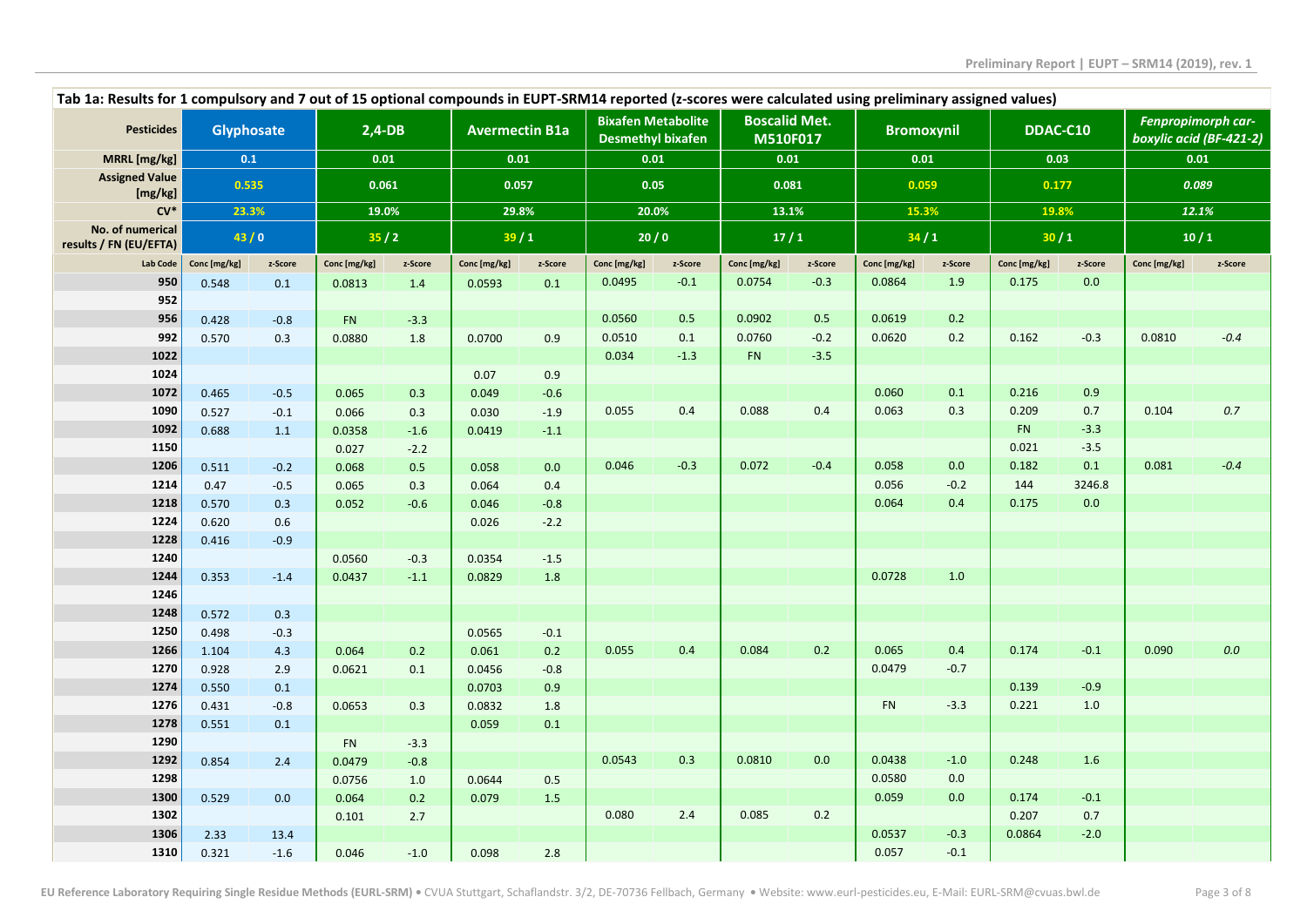| Tab 1a: Results for 1 compulsory and 7 out of 15 optional compounds in EUPT-SRM14 reported (z-scores were calculated using preliminary assigned values) |              |                  |              |         |                       |               |                                                       |         |                                  |         |                   |         |               |               |                                               |         |
|---------------------------------------------------------------------------------------------------------------------------------------------------------|--------------|------------------|--------------|---------|-----------------------|---------------|-------------------------------------------------------|---------|----------------------------------|---------|-------------------|---------|---------------|---------------|-----------------------------------------------|---------|
| <b>Pesticides</b>                                                                                                                                       | Glyphosate   |                  | $2,4-DB$     |         | <b>Avermectin B1a</b> |               | <b>Bixafen Metabolite</b><br><b>Desmethyl bixafen</b> |         | <b>Boscalid Met.</b><br>M510F017 |         | <b>Bromoxynil</b> |         | DDAC-C10      |               | Fenpropimorph car-<br>boxylic acid (BF-421-2) |         |
| MRRL [mg/kg]                                                                                                                                            | 0.1          |                  |              | 0.01    | 0.01                  |               | 0.01                                                  |         | 0.01                             |         | 0.01              |         |               | 0.03          |                                               | 0.01    |
| <b>Assigned Value</b><br>[mg/kg]                                                                                                                        |              | 0.535            |              | 0.061   | 0.057                 |               | 0.05                                                  |         | 0.081                            |         | 0.059             |         | 0.177         |               | 0.089                                         |         |
| $CV*$                                                                                                                                                   |              | 23.3%            |              | 19.0%   | 29.8%                 |               | 20.0%                                                 |         | 13.1%                            |         | 15.3%             |         | 19.8%         |               | 12.1%                                         |         |
| No. of numerical<br>results / FN (EU/EFTA)                                                                                                              |              | 43/0             |              | 35/2    | 39/1                  |               |                                                       | 20/0    |                                  | 17/1    |                   | 34/1    | 30/1          |               | 10/1                                          |         |
| Lab Code                                                                                                                                                | Conc [mg/kg] | z-Score          | Conc [mg/kg] | z-Score | Conc [mg/kg]          | z-Score       | Conc [mg/kg]                                          | z-Score | Conc [mg/kg]                     | z-Score | Conc [mg/kg]      | z-Score | Conc [mg/kg]  | z-Score       | Conc [mg/kg]                                  | z-Score |
| 1312                                                                                                                                                    | 0.770        | 1.8              | 0.061        | 0.0     | 0.126                 | 4.8           | 0.052                                                 | 0.1     | 0.075                            | $-0.3$  | 0.056             | $-0.2$  | 0.159         | $-0.4$        | 0.079                                         | $-0.5$  |
| 1318                                                                                                                                                    | 0.558        | 0.2              |              |         | <b>FN</b>             | $-3.3$        |                                                       |         |                                  |         | 0.056             | $-0.2$  | 0.202         | $0.6\,$       |                                               |         |
| 1320                                                                                                                                                    | 0.483        | $-0.4$           | 0.064        | 0.2     | 0.056                 | $-0.1$        | 0.043                                                 | $-0.6$  | 0.060                            | $-1.0$  | 0.042             | $-1.1$  | 0.190         | 0.3           | 0.082                                         | $-0.3$  |
| 1322                                                                                                                                                    |              |                  | 0.0588       | $-0.1$  | 0.0551                | $-0.2$        |                                                       |         |                                  |         | 0.0625            | 0.3     |               |               |                                               |         |
| 1324                                                                                                                                                    | 0.806        | 2.0              |              |         | 0.058                 | 0.0           |                                                       |         |                                  |         | 0.060             | 0.1     |               |               |                                               |         |
| 1330                                                                                                                                                    | 0.654        | 0.9              | 0.0721       | 0.7     | 0.0675                | 0.7           |                                                       |         |                                  |         | 0.0453            | $-0.9$  | 0.204         | 0.6           |                                               |         |
| 1332                                                                                                                                                    | 0.403        | $-1.0$           | 0.0600       | 0.0     | 0.0558                | $-0.1$        | 0.0512                                                | 0.1     |                                  |         | 0.0662            | 0.5     | 0.199         | 0.5           |                                               |         |
| 1336                                                                                                                                                    | 0.619        | 0.6              |              |         |                       |               |                                                       |         |                                  |         |                   |         |               |               |                                               |         |
| 1338                                                                                                                                                    | 0.463        | $-0.5$           | 0.0750       | 0.9     |                       |               | 0.132                                                 | 6.5     | 0.0890                           | 0.4     | 0.0900            | 2.2     |               |               | 0.112                                         | $1.0$   |
| 1340                                                                                                                                                    |              |                  |              |         |                       |               | 0.030                                                 | $-1.6$  |                                  |         |                   |         | 0.144         | $-0.7$        | <b>FN</b>                                     | $-3.6$  |
| 1342                                                                                                                                                    | 0.683        | 1.1              | 0.057        | $-0.2$  | 0.071                 | 0.9           |                                                       |         |                                  |         |                   |         |               |               |                                               |         |
| 1346                                                                                                                                                    |              |                  |              |         | 0.0382                | $-1.3$        |                                                       |         |                                  |         |                   |         |               |               |                                               |         |
| 1350                                                                                                                                                    | 0.60         | 0.5              |              |         |                       |               |                                                       |         |                                  |         |                   |         |               |               |                                               |         |
| 1352                                                                                                                                                    | 0.513        | $-0.2$           | 0.0485       | $-0.8$  | 0.0483                | $-0.6$        |                                                       |         |                                  |         | 0.0396            | $-1.3$  |               |               |                                               |         |
| 1354                                                                                                                                                    | 0.0618       | $-3.5$           | 0.0524       | $-0.5$  | 0.0519                | $-0.4$        |                                                       |         |                                  |         | 0.0546            | $-0.3$  |               |               |                                               |         |
| 1356                                                                                                                                                    | 0.305        | $-1.7$           |              |         |                       |               |                                                       |         |                                  |         | 0.0580            | 0.0     | 0.0969        | $-1.8$        |                                               |         |
| 1358                                                                                                                                                    | 0.508        | $-0.2$           | 0.0562       | $-0.3$  | 0.0428                | $-1.0$        | 0.0309                                                | $-1.5$  | 0.0460                           | $-1.7$  | 0.0608            | 0.2     | 0.151         | $-0.6$        |                                               |         |
| 1364<br>1366                                                                                                                                            |              |                  |              |         |                       |               | 0.0443                                                | $-0.5$  | 0.0849                           | 0.2     |                   |         | 0.178<br>0.17 | 0.0<br>$-0.2$ |                                               |         |
|                                                                                                                                                         | 0.57         | 0.3              |              |         |                       |               |                                                       |         |                                  |         | 0.0614            | 0.2     | 0.178         | 0.0           |                                               |         |
| 1368<br>1370                                                                                                                                            | 0.562        | 0.2              | 0.0691       | 0.6     | 0.0596                | 0.1           |                                                       |         |                                  |         |                   |         |               |               |                                               |         |
| 1392                                                                                                                                                    |              |                  |              | $-0.5$  | 0.036                 | $-1.5$        |                                                       |         |                                  |         | 0.0436            | $-1.0$  |               |               |                                               |         |
| 1394                                                                                                                                                    |              |                  | 0.0526       |         | 0.0553                | $-0.2$        | 0.054                                                 | 0.3     | 0.096                            | 0.8     | 0.065             | 0.4     | 0.156         | $-0.5$        | 0.095                                         | 0.3     |
| 1396                                                                                                                                                    | 0.520        | $-0.1$           | 0.067        | 0.4     | 0.072                 | 1.0           |                                                       |         |                                  |         |                   |         |               |               |                                               |         |
| 1398                                                                                                                                                    | 0.399        |                  | 0.065        | 0.3     | 0.066                 |               | 0.069                                                 | 1.5     | 0.094                            | 0.7     | 0.064             | 0.4     | 0.272         | 2.1           | 0.089                                         | $0.0\,$ |
| 1400                                                                                                                                                    | 0.502        | $-1.0$<br>$-0.2$ | 0.050        | $-0.7$  | 0.032                 | 0.6<br>$-1.8$ | 0.050                                                 | 0.0     | 0.079                            | $-0.1$  | 0.050             | $-0.6$  | 0.146         | $-0.7$        |                                               |         |
| 1402                                                                                                                                                    | 0.466        | $-0.5$           |              |         | 0.053                 | $-0.3$        | 0.058                                                 | 0.6     | 0.073                            | $-0.4$  | 0.068             | 0.6     | 0.194         | 0.4           | 0.087                                         | $-0.1$  |
| 978 (3rd Country)                                                                                                                                       | 0.442        | $-0.7$           | 0.073        | 0.8     | 0.0520                | $-0.4$        |                                                       |         |                                  |         |                   |         |               |               |                                               |         |
| 1404 (3 <sup>rd</sup> Country)                                                                                                                          |              |                  |              |         |                       |               |                                                       |         |                                  |         | 0.0596            | 0.1     |               |               |                                               |         |
| 1406 (3rd Country)                                                                                                                                      | 1.8          | 9.5              | 0.05         | $-0.7$  | 0.026                 |               |                                                       |         |                                  |         | 0.015             | $-3.0$  | FN.           | $-3.3$        |                                               |         |
|                                                                                                                                                         |              |                  |              |         |                       | $-2.2$        |                                                       |         |                                  |         |                   |         |               |               |                                               |         |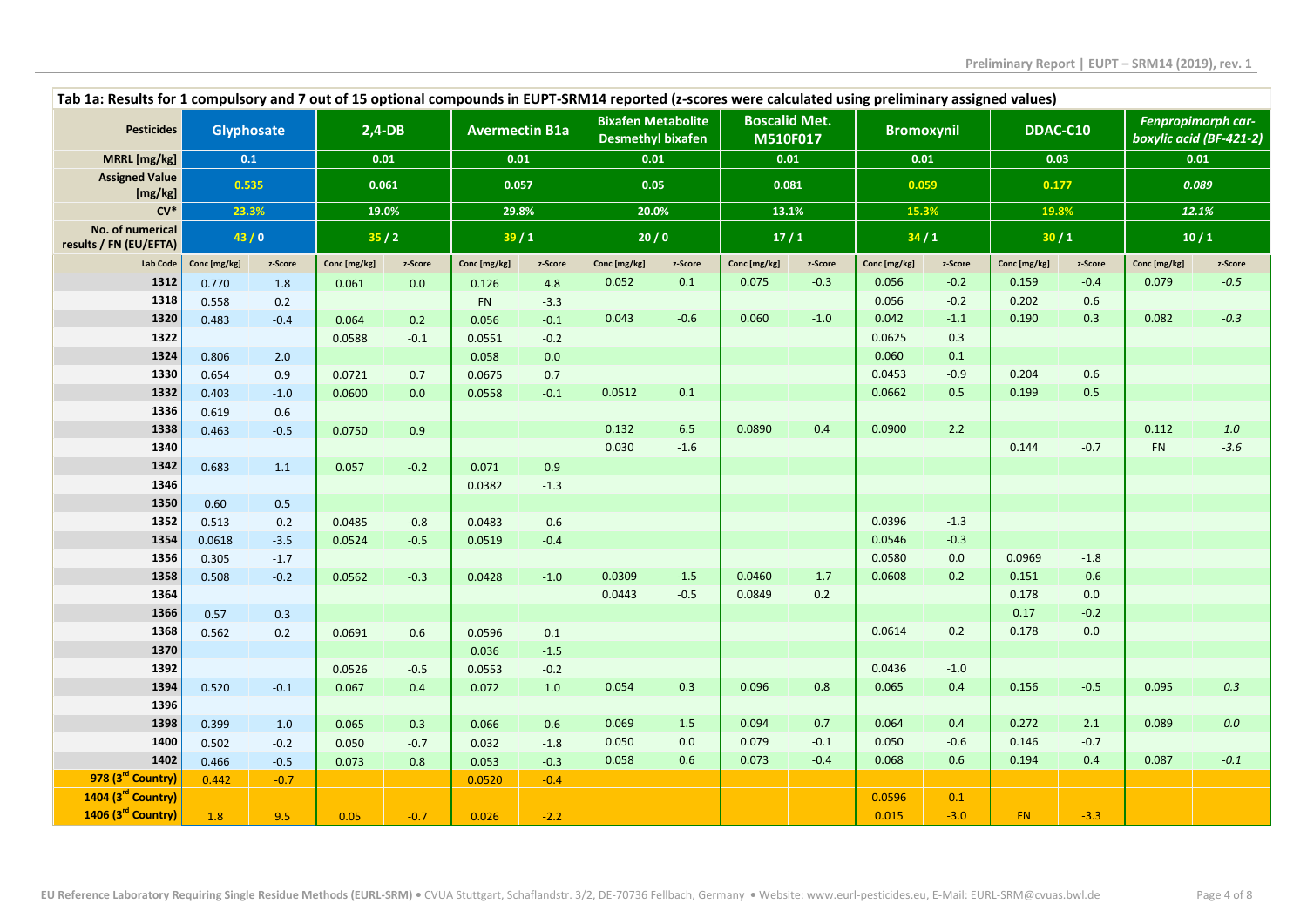| Tab 1b: Results for the other 8 out of 15 optional compounds in EUPT-SRM14 reported (z-scores were calculated using preliminary assigned values) |                 |                                          |                 |                               |                 |            |                 |             |                 |                         |                 |         |                 |         |                 |                 |
|--------------------------------------------------------------------------------------------------------------------------------------------------|-----------------|------------------------------------------|-----------------|-------------------------------|-----------------|------------|-----------------|-------------|-----------------|-------------------------|-----------------|---------|-----------------|---------|-----------------|-----------------|
| <b>Pesticides</b>                                                                                                                                |                 | <b>Flonicamid Met.</b><br><b>TFNA-AM</b> |                 | Fluopyram-<br>benzamide (M25) |                 | <b>MPP</b> |                 | <b>AMPA</b> |                 | N-Acetyl-<br>glyphosate | Haloxyfop       |         | <b>MCPA</b>     |         |                 | <b>Mepiquat</b> |
| MRRL [mg/kg]                                                                                                                                     |                 | 0.01                                     |                 | 0.02                          | 0.05            |            | 0.1             |             |                 | 0.1                     | 0.01            |         | 0.01            |         | 0.01            |                 |
| <b>Assigned Value</b><br>[mg/kg]                                                                                                                 |                 | 0.073                                    |                 | 0.101                         |                 | 0.309      |                 | 0.754       |                 | 0.579                   | 0.037           |         | 0.046           |         | 0.051           |                 |
| $CV*$                                                                                                                                            |                 | 21.8%                                    |                 | 12.4%                         |                 | 20.5%      | 19.0%           |             |                 | 41.0%                   | 21.4%           |         | 25.3%           |         | 16.9%           |                 |
| No. of numerical<br>results / FN (EU/EFTA)                                                                                                       |                 | 19/5                                     |                 | 20/0                          |                 | 20/1       | 28/1            |             | 16/0            |                         | $41/$ *         |         | 45/0            |         | 46/0            |                 |
| Lab Code                                                                                                                                         | Conc<br>[mg/kg] | Conc<br>[mg/kg]                          | Conc<br>[mg/kg] | z-Score                       | Conc<br>[mg/kg] | z-Score    | Conc<br>[mg/kg] | z-Score     | Conc<br>[mg/kg] | z-Score                 | Conc<br>[mg/kg] | z-Score | Conc<br>[mg/kg] | z-Score | Conc<br>[mg/kg] | z-Score         |
| 950                                                                                                                                              | 0.0498          | $-1.3$                                   | 0.105           | 0.2                           | 0.314           | 0.1        | 0.569           | $-1.0$      | 0.354           | $-1.6$                  | 0.0454          | 1.0     | 0.0513          | 0.5     | 0.0455          | $-0.4$          |
| 952                                                                                                                                              |                 |                                          |                 |                               |                 |            |                 |             |                 |                         |                 |         |                 |         |                 |                 |
| 956                                                                                                                                              | <b>FN</b>       | $-3.5$                                   | 0.0835          | $-0.7$                        | 0.231           | $-1.0$     | 0.855           | 0.5         | 0.0438          | $-3.7$                  | 0.0382          | 0.2     | 0.0435          | $-0.2$  | 0.0334          | $-1.4$          |
| 992                                                                                                                                              | 0.0820          | 0.5                                      | 0.104           | 0.1                           | 0.320           | 0.1        | 0.820           | 0.4         | 0.460           | $-0.8$                  | 0.0410          | $0.5\,$ | 0.0470          | 0.1     | 0.0500          | $-0.1$          |
| 1022                                                                                                                                             |                 |                                          |                 |                               |                 |            |                 |             |                 |                         |                 |         |                 |         |                 |                 |
| 1024                                                                                                                                             |                 |                                          |                 |                               |                 |            |                 |             |                 |                         |                 |         |                 |         |                 |                 |
| 1072                                                                                                                                             |                 |                                          |                 |                               |                 |            |                 |             |                 |                         | 0.039           | 0.3     | 0.052           | 0.5     | 0.075           | 1.9             |
| 1090                                                                                                                                             | 0.081           | 0.5                                      | 0.102           | 0.0                           | 0.302           | $-0.1$     | 0.707           | $-0.2$      | 0.693           | 0.8                     | 0.044           | 0.8     | 0.049           | 0.3     | 0.053           | 0.2             |
| 1092                                                                                                                                             |                 |                                          |                 |                               | 0.651           | 4.4        | FN              | $-3.5$      | 0.874           | 2.0                     | 0.0120          | $-2.7$  | 0.0367          | $-0.8$  | 0.0480          | $-0.2$          |
| 1150                                                                                                                                             |                 |                                          |                 |                               |                 |            |                 |             |                 |                         |                 |         | 0.032           | $-1.2$  | 0.055           | 0.3             |
| 1206                                                                                                                                             | 0.069           | $-0.2$                                   | 0.100           | 0.0                           | 0.303           | $-0.1$     | 0.705           | $-0.3$      | 0.625           | 0.3                     | 0.038           | 0.2     | 0.050           | 0.3     | 0.050           | $-0.1$          |
| 1214                                                                                                                                             |                 |                                          |                 |                               | 0.27            | $-0.5$     | 0.69            | $-0.3$      |                 |                         | 0.046           | 1.0     | 0.065           | 1.6     | 0.052           | 0.1             |
| 1218                                                                                                                                             | FN              | $-3.5$                                   |                 |                               |                 |            | 0.795           | 0.2         |                 |                         | 0.040           | 0.4     | 0.049           | 0.3     | 0.055           | 0.3             |
| 1224                                                                                                                                             |                 |                                          |                 |                               |                 |            | 1.200           | 2.4         |                 |                         |                 |         |                 |         | 0.052           | 0.1             |
| 1228                                                                                                                                             | 0.074           | 0.1                                      |                 |                               | 0.313           | 0.1        | 0.303           | $-2.4$      |                 |                         | 0.057           | 2.2     | 0.078           | 2.8     | 0.054           | 0.2             |
| 1240                                                                                                                                             | 0.0342          | $-2.1$                                   |                 |                               |                 |            |                 |             |                 |                         | 0.0392          | 0.3     | 0.0377          | $-0.7$  |                 |                 |
| 1244                                                                                                                                             |                 |                                          | 0.101           | 0.0                           | 0.350           | 0.5        | 0.791           | 0.2         | 0.517           | $-0.4$                  | 0.0318          | $-0.5$  | 0.0430          | $-0.3$  | 0.0427          | $-0.6$          |
| 1246                                                                                                                                             |                 |                                          |                 |                               |                 |            |                 |             |                 |                         |                 |         |                 |         |                 |                 |
| 1248                                                                                                                                             |                 |                                          |                 |                               |                 |            |                 |             |                 |                         |                 |         |                 |         |                 |                 |
| 1250                                                                                                                                             |                 |                                          | 0.0919          | $-0.4$                        |                 |            |                 |             |                 |                         |                 |         | 0.0317          | $-1.2$  | 0.0588          | 0.6             |
| 1266                                                                                                                                             | 0.079           | 0.3                                      | 0.108           | 0.3                           | 0.291           | $-0.2$     | 0.679           | $-0.4$      | 0.665           | 0.6                     | 0.042           | 0.6     | 0.056           | 0.9     | 0.042           | $-0.7$          |
| 1270                                                                                                                                             |                 |                                          | 0.0925          | $-0.3$                        |                 |            |                 |             |                 |                         | 0.036           | $-0.1$  | 0.0454          | $-0.1$  | 0.042           | $-0.7$          |
| 1274                                                                                                                                             |                 |                                          |                 |                               |                 |            |                 |             |                 |                         | 0.0342          | $-0.3$  | 0.0356          | $-0.9$  | 0.0543          | 0.3             |
| 1276                                                                                                                                             |                 |                                          |                 |                               | 0.229           | $-1.0$     | 0.781           | 0.1         | 0.354           | $-1.6$                  | 0.0391          | 0.3     | 0.0467          | 0.1     | 0.0726          | 1.7             |
| 1278                                                                                                                                             |                 |                                          |                 |                               |                 |            | 0.857           | 0.5         |                 |                         | 0.038           | 0.2     | 0.050           | 0.3     | 0.049           | $-0.2$          |
| 1290                                                                                                                                             |                 |                                          |                 |                               |                 |            |                 |             |                 |                         | 0.02            | $-1.8$  | 0.02            | $-2.3$  | 0.05            | $-0.1$          |
| 1292                                                                                                                                             | 0.0716          | $-0.1$                                   | 0.102           | 0.0                           |                 |            | 1.00            | 1.3         |                 |                         | 0.0321          | $-0.5$  | 0.0286          | $-1.5$  | 0.0631          | 1.0             |
| 1298                                                                                                                                             |                 |                                          |                 |                               |                 |            |                 |             |                 |                         | 0.0384          | 0.2     | 0.0467          | 0.1     | 0.055           | 0.3             |
| 1300                                                                                                                                             |                 |                                          |                 |                               |                 |            | 0.730           | $-0.1$      |                 |                         | 0.048           | 1.2     | 0.071           | 2.2     | 0.048           | $-0.2$          |
| 1302                                                                                                                                             | FN              | $-3.5$                                   | 0.099           | $-0.1$                        |                 |            |                 |             |                 |                         |                 |         | 0.078           | 2.8     | 0.052           | 0.1             |
| 1306                                                                                                                                             |                 |                                          |                 |                               |                 |            |                 |             |                 |                         | 0.0238          | $-1.4$  |                 |         | 0.0479          | $-0.2$          |
| 1310                                                                                                                                             |                 |                                          |                 |                               |                 |            |                 |             |                 |                         | 0.024           | $-1.4$  | 0.038           | $-0.7$  | 0.033           | $-1.4$          |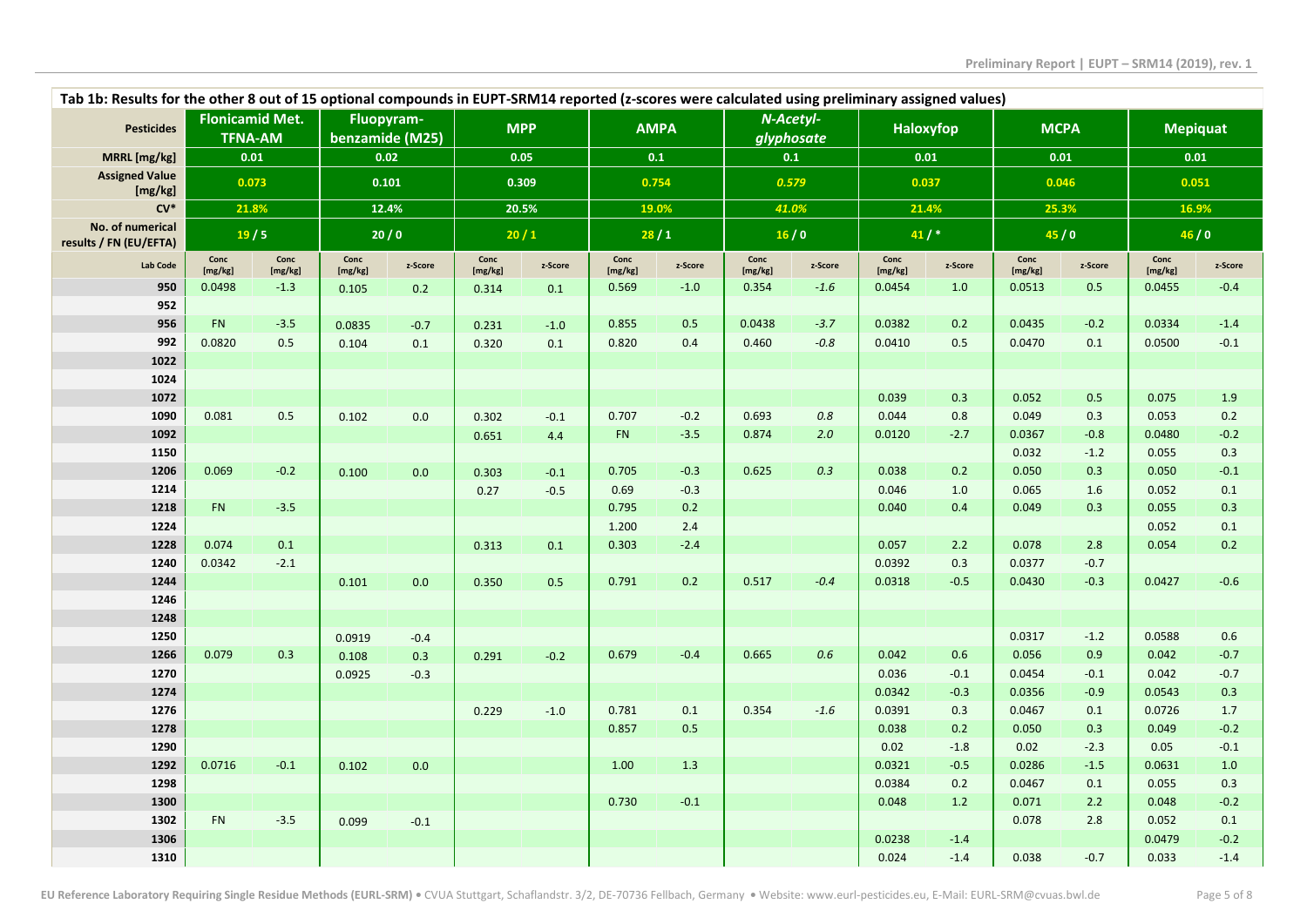| Tab 1b: Results for the other 8 out of 15 optional compounds in EUPT-SRM14 reported (z-scores were calculated using preliminary assigned values) |                 |                                          |                               |         |                 |         |                 |             |                 |                         |                 |           |                 |             |                 |         |
|--------------------------------------------------------------------------------------------------------------------------------------------------|-----------------|------------------------------------------|-------------------------------|---------|-----------------|---------|-----------------|-------------|-----------------|-------------------------|-----------------|-----------|-----------------|-------------|-----------------|---------|
| <b>Pesticides</b>                                                                                                                                |                 | <b>Flonicamid Met.</b><br><b>TFNA-AM</b> | Fluopyram-<br>benzamide (M25) |         | <b>MPP</b>      |         |                 | <b>AMPA</b> |                 | N-Acetyl-<br>glyphosate |                 | Haloxyfop |                 | <b>MCPA</b> | <b>Mepiquat</b> |         |
| MRRL [mg/kg]                                                                                                                                     |                 | 0.01                                     |                               | 0.02    |                 | 0.05    | $0.1\,$         |             | 0.1             |                         | 0.01            |           | 0.01            |             | 0.01            |         |
| <b>Assigned Value</b><br>[mg/kg]                                                                                                                 |                 | 0.073                                    |                               | 0.101   |                 | 0.309   |                 | 0.754       |                 | 0.579                   |                 | 0.037     | 0.046           |             | 0.051           |         |
| $CV^*$                                                                                                                                           |                 | 21.8%                                    |                               | 12.4%   |                 | 20.5%   |                 | 19.0%       |                 | 41.0%                   |                 | 21.4%     | 25.3%           |             | 16.9%           |         |
| No. of numerical<br>results / FN (EU/EFTA)                                                                                                       |                 | 19/5                                     |                               | 20/0    | 20/1            |         | 28/1            |             | 16/0            |                         | 41/             |           | 45/0            |             | 46/0            |         |
| Lab Code                                                                                                                                         | Conc<br>[mg/kg] | Conc<br>[mg/kg]                          | Conc<br>[mg/kg]               | z-Score | Conc<br>[mg/kg] | z-Score | Conc<br>[mg/kg] | z-Score     | Conc<br>[mg/kg] | z-Score                 | Conc<br>[mg/kg] | z-Score   | Conc<br>[mg/kg] | z-Score     | Conc<br>[mg/kg] | z-Score |
| 1312                                                                                                                                             | 0.071           | $-0.1$                                   | 0.094                         | $-0.3$  | 0.680           | 4.8     |                 |             |                 |                         | 0.042           | 0.6       | 0.047           | 0.1         | 0.141           | 7.1     |
| 1318                                                                                                                                             |                 |                                          |                               |         |                 |         | 0.790           | 0.2         |                 |                         | 0.038           | 0.2       | 0.053           | 0.6         | 0.032           | $-1.5$  |
| 1320                                                                                                                                             | 0.096           | 1.3                                      | 0.120                         | 0.8     | 0.309           | 0.0     | 0.532           | $-1.2$      | 1.889           | 9.1                     | 0.032           | $-0.5$    | 0.039           | $-0.6$      | 0.032           | $-1.5$  |
| 1322                                                                                                                                             | 0.0576          | $-0.8$                                   |                               |         |                 |         |                 |             |                 |                         | 0.0423          | 0.6       | 0.0460          | 0.0         |                 |         |
| 1324                                                                                                                                             |                 |                                          |                               |         | 0.288           | $-0.3$  | 0.898           | 0.8         |                 |                         | $FN*$           | $-2.9$    | 0.054           | 0.7         | 0.051           | 0.0     |
| 1330                                                                                                                                             |                 |                                          |                               |         | 0.268           | $-0.5$  |                 |             |                 |                         | 0.0387          | 0.2       | 0.0395          | $-0.6$      | 0.0504          | 0.0     |
| 1332                                                                                                                                             | 0.0690          | $-0.2$                                   | 0.0953                        | $-0.2$  |                 |         |                 |             |                 |                         | 0.0390          | 0.3       | 0.0534          | 0.6         | 0.0421          | $-0.7$  |
| 1336                                                                                                                                             |                 |                                          |                               |         |                 |         | 0.58            | $-0.9$      |                 |                         |                 |           |                 |             |                 |         |
| 1338                                                                                                                                             | 0.0825          | 0.5                                      | 0.116                         | 0.6     | 0.376           | 0.9     | 0.949           | 1.0         | 0.487           | $-0.6$                  | 0.0356          | $-0.1$    | 0.0625          | 1.4         | 0.0472          | $-0.3$  |
| 1340                                                                                                                                             |                 |                                          | 0.101                         | 0.0     |                 |         |                 |             |                 |                         | 0.022           | $-1.6$    | 0.031           | $-1.3$      | 0.042           | $-0.7$  |
| 1342                                                                                                                                             | FN              | $-3.5$                                   |                               |         |                 |         |                 |             |                 |                         | 0.044           | 0.8       | 0.059           | 1.1         | 0.076           | 2.0     |
| 1346                                                                                                                                             |                 |                                          |                               |         |                 |         |                 |             |                 |                         |                 |           |                 |             |                 |         |
| 1350                                                                                                                                             |                 |                                          |                               |         |                 |         | 0.84            | 0.5         |                 |                         |                 |           |                 |             | 0.058           | 0.6     |
| 1352                                                                                                                                             |                 |                                          |                               |         |                 |         |                 |             | 0.496           | $-0.6$                  | 0.0309          | $-0.6$    | 0.0361          | $-0.9$      | 0.0542          | 0.3     |
| 1354                                                                                                                                             | 0.0666          | $-0.3$                                   | 0.0766                        | $-1.0$  |                 |         |                 |             |                 |                         | 0.0288          | $-0.9$    | 0.0405          | $-0.5$      | 0.0633          | 1.0     |
| 1356                                                                                                                                             | 0.0340          | $-2.1$                                   |                               |         |                 |         | 0.659           | $-0.5$      |                 |                         | 0.0257          | $-1.2$    | 0.013           | $-2.9$      | 0.0505          | $0.0\,$ |
| 1358                                                                                                                                             |                 |                                          | 0.0532                        | $-1.9$  |                 |         | 0.599           | $-0.8$      | 2.01            | 9.9                     | 0.0212          | $-1.7$    | 0.0487          | 0.2         | 0.0560          | 0.4     |
| 1364                                                                                                                                             |                 |                                          | 0.0934                        | $-0.3$  |                 |         |                 |             |                 |                         |                 |           |                 |             |                 |         |
| 1366                                                                                                                                             |                 |                                          |                               |         | 0.32            | 0.1     | 0.87            | 0.6         | 0.46            | $-0.8$                  |                 |           |                 |             |                 |         |
| 1368                                                                                                                                             | FN              | $-3.5$                                   |                               |         | 0.237           | $-0.9$  | 0.833           | 0.4         | 0.491           | $-0.6$                  | 0.0418          | 0.6       | 0.0484          | 0.2         | 0.0586          | 0.6     |
| 1370                                                                                                                                             |                 |                                          |                               |         |                 |         |                 |             |                 |                         |                 |           |                 |             |                 |         |
| 1392                                                                                                                                             |                 |                                          |                               |         |                 |         |                 |             |                 |                         | 0.0322          | $-0.5$    | 0.0416          | $-0.4$      |                 |         |
| 1394                                                                                                                                             | 0.094           | 1.2                                      | 0.114                         | 0.5     |                 |         | 0.637           | $-0.6$      |                 |                         | 0.040           | 0.4       | 0.054           | 0.7         | 0.052           | 0.1     |
| 1396                                                                                                                                             |                 |                                          |                               |         |                 |         |                 |             |                 |                         |                 |           |                 |             | 0.052           | 0.1     |
| 1398                                                                                                                                             | 0.087           | 0.8                                      | 0.114                         | 0.5     | 0.490           | 2.3     |                 |             |                 |                         |                 |           | 0.056           | 0.9         | 0.046           | $-0.4$  |
| 1400                                                                                                                                             | 0.072           | 0.0                                      | <b>FN</b>                     | $-3.2$  |                 |         | 0.753           | 0.0         |                 |                         | 0.039           | 0.3       | 0.030           | $-1.4$      | 0.033           | $-1.4$  |
| 1402                                                                                                                                             | 0.082           | 0.5                                      | 0.117                         | 0.6     | 0.245           | $-0.8$  | 0.697           | $-0.3$      | 0.689           | 0.8                     | 0.042           | $0.6\,$   | 0.053           | 0.6         | 0.056           | 0.4     |
| 978 (3rd Country)                                                                                                                                |                 |                                          |                               |         |                 |         |                 |             |                 |                         |                 |           | 0.0447          | 0.1         |                 |         |
| 1404 (3rd Country)                                                                                                                               | 0.0778          | 0.3                                      |                               |         |                 |         |                 |             |                 |                         | 0.0385          | 0.2       | 0.0499          | 0.3         |                 |         |
| 1406 (3rd Country)                                                                                                                               | 0.197           | 6.8                                      | 0.291                         | 7.6     |                 |         | 3.1             | 12.5        |                 |                         | 0.0055          | $-3.4$    | <b>FN</b>       | $-3.1$      | 0.045           | $-0.5$  |
| FN* (analysed, not detected, lab's RL > Assigned value)                                                                                          |                 |                                          |                               |         |                 |         |                 |             |                 |                         |                 |           |                 |             |                 |         |